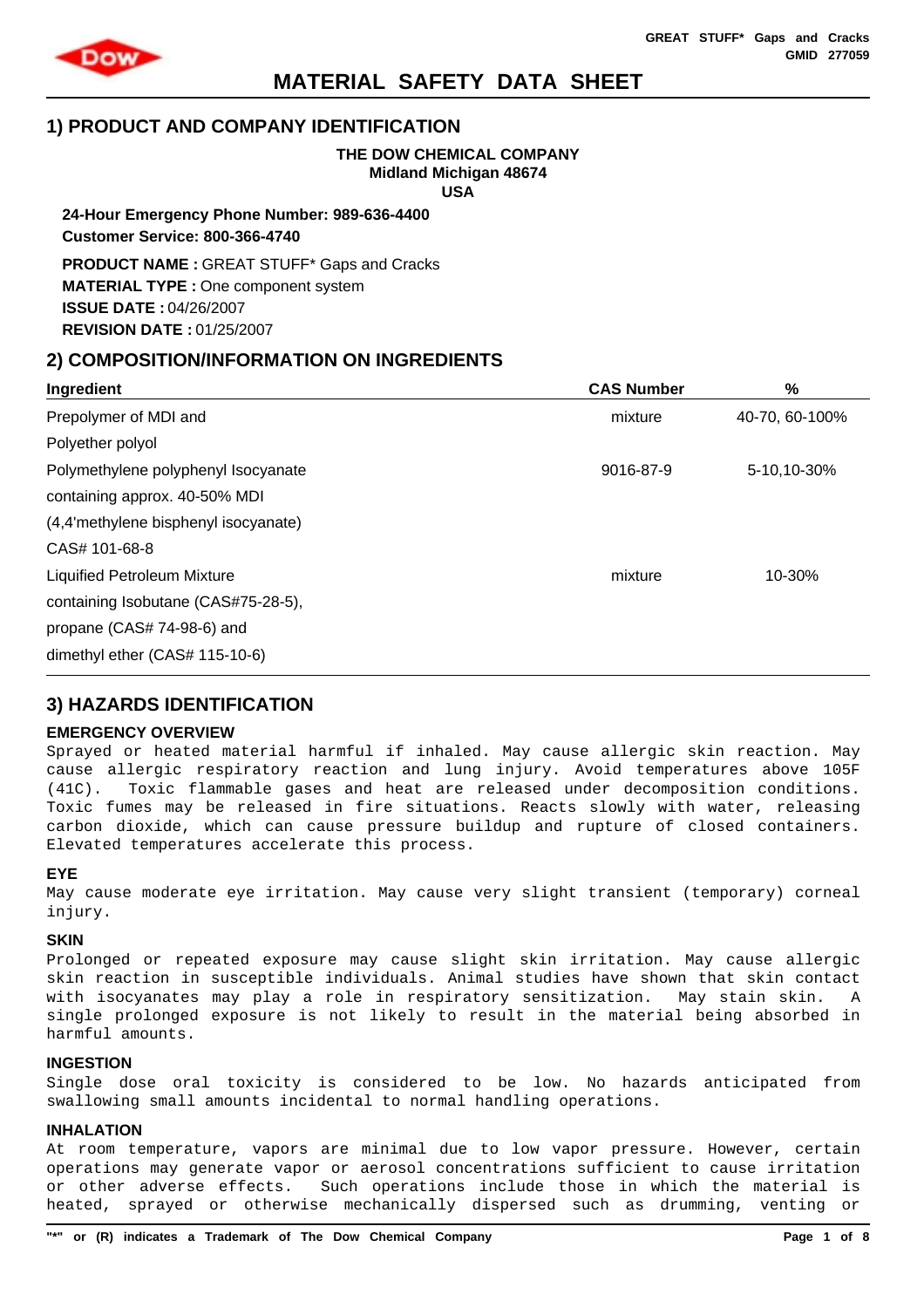pumping. Excessive exposure may cause irritation to upper respiratory tract and lungs, and pulmonary edema (fluid in the lungs). May cause respiratory sensitization in susceptible individuals. MDI concentrations below the exposure guidelines may cause allergic respiratory reactions in individuals already sensitized. Symptoms may include coughing, difficult breathing and a feeling of tightness in the chest. Effects may be delayed. Decreased lung function has been associated with overexposure to isocyanates.

## **SYSTEMIC EFFECTS**

Tissue injury in the upper respiratory tract and lungs has been observed in laboratory animals after repeated excessive exposures to MDI/polymeric MDI aerosols.

### **TERATOLOGY**

In laboratory animals, MDI/polymeric MDI did not cause birth defects; other fetal effects occurred only at high doses which were toxic to the mother.

### **CANCER INFORMATION**

Lung tumors have been observed in laboratory animals exposed to aerosol droplets of MDI/Polymeric MDI (6 mg/m3) for their lifetime. Tumors occurred concurrently with respiratory irritation and lung injury. Current exposure guidelines are expected to protect against these effects reported for MDI.

# **4) FIRST-AID MEASURES**

### **EYE**

Irrigate with flowing water immediately and continuously for 15 minutes. Remove contacts after first five minutes and continue washing. Consult medical personnel.

#### **SKIN**

Remove material from skin immediately by washing with soap and plenty of water. Remove contaminated clothing and shoes while washing. Seek medical attention if irritation persists. An MDI skin decontamination study demonstrated that a polyglycol-based skin cleanser or corn oil may be more effective than soap and water.

### **INGESTION**

If swallowed, seek medical attention. Do not induce vomiting unless directed to do so by medical personnel.

### **INHALATION**

Remove to fresh air. If not breathing, give artificial respiration. If breathing is difficult, oxygen should be administered by qualified personnel. Call a physician or transport to a medical facility.

## **NOTE TO PHYSICIAN**

No specific antidote. Provide supportive care. Treatment based on judgment of the physician in response to reactions of the patient. May cause respiratory sensitization or asthma-like symptoms. Bronchodilators, expectorants, and antitussives may be of help. Respiratory symptoms, including pulmonary edema, may be delayed. Persons receiving significant exposure should be observed for 24-48 hours for signs of respiratory distress.

# **5) FIRE-FIGHTING MEASURES**

### **FLAMMABLE PROPERTIES**

Flash point: -156F, -104C

Method: Estimated

### **HAZARDOUS COMBUSTION PRODUCTS**

During a fire, smoke may contain the original material in addition to unidentified toxic and/or irritating compounds. Hazardous combustion products may include but are not limited to: nitrogen oxides, isocyanates, hydrogen cyanide, carbon monoxide, and carbon dioxide.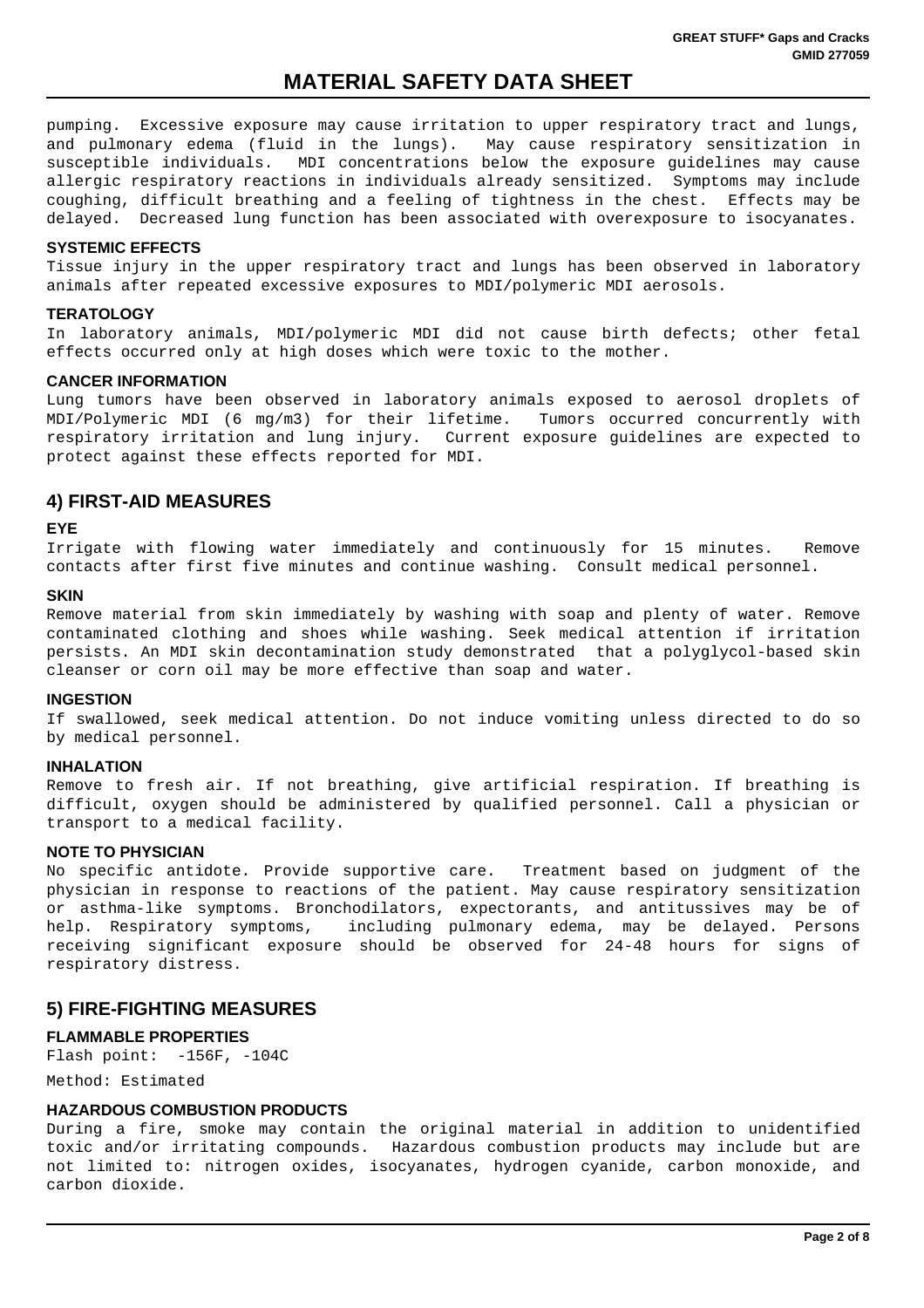#### **OTHER FLAMMABILITY INFORMATION**

Product reacts with water. Reaction may produce heat and/or gases. Reaction may be violent. Container may rupture from gas generation in a fire situation. Violent steam generation or eruption may occur upon application of direct water stream to hot liquids. Dense smoke is produced when product burns. Spills of these organic liquids on hot fibrous insulations may lead to lowering of the atoignition temperatures possibly resulting in spontaneous combustion.

### **EXTINGUISHING MEDIA**

Use carbon dioxide, dry chemical, foam, water fog or fine spray. Alcohol resistant foams (ATC type) are preferred if available. General purpose synthetic foams (including AFFF) or protein foams may function, but much less effective. Do not use direct water stream which can spread fire.

### **FIRE FIGHTING INSTRUCTIONS**

Keep people away. Isolate fire area and deny unnecessary entry. Stay upwind. Keep out of low areas where gases (fumes) can accumulate. Water is not recommended but may be applied in very large quantities as a fine spray when other extinguishing agents are not available. Contain fire water run-off if possible. Do not use direct water stream. May spread fire. Fight fire from protected location or safe distance. Consider use of unmanned hose holder or monitor nozzles. Use water spray to cool fire exposed containers and fire affected zone until fire is out. Immediately withdraw all personnel from area in case of rising sound from venting safety devices or discoloration of the containers. Move containers from fire area if this is possible without hazard.

## **PROTECTIVE EQUIPMENT - FIRE FIGHTERS**

Wear positive-pressure self-contained breathing apparatus (SCBA) and protective fire fighting clothing (includes fire fighting helmet, coat, pants, boots, and gloves). Avoid contact with this material during fire fighting operations. If contact is likely, change to full chemical resistant clothing with SCBA. If his will not provide sufficient fire protection; consider fighting fire from a remote location.

# **6) ACCIDENTAL RELEASE MEASURES**

### **PROTECT PEOPLE**

Avoid any contact. Barricade area. Clear non-emergency personnel from area. Keep upwind of spill. Ventilate area of leak or spill. The area must be evacuated and reentered by persons equipped for decontamination. Use appropriate safety equipment. If available, use foam to suppress vapors.

### **PROTECT THE ENVIRONMENT**

Contain liquid to prevent contamination of soil, surface water or ground water. Keep out of ditches, sewers, and water supplies. Should the product enter sewers or drains, it should be pumped into a covered, vented container; the cover should be placed loosely on the container but not made pressure tight. Move to a well-ventilated area. Emergency services may need to be called to assist in the cleanup operation.

#### **CLEAN-UP**

Supplies of suitable decontaminant should always be kept available. Absorb with material such as: sawdust, vermiculite, dirt, sand, clay, cob grit, Milsorb. Avoid materials such as cement powder. Collect material in suitable and properly labeled OPEN containers. Do not place in sealed container. Prolonged contact with water results in a chemical reaction which may result in rupture of the container. Place in: polylined fiber pacs, plastic drums, or properly labeled metal containers. Remove to a well ventilated area. Clean up floor areas. Attempt to neutralize by suitable decontaminant solution: Formulation 1: sodium carbonate 5-10%; liquid detergent 0.2-2%; water to make up to 100%. OR Formulation 2: Concentrated ammonia solution 3-8%; liquid detergent 0.2-2%; water to make up to 100%. If ammonia is used, use good ventilation to prevent vapor exposure. If you have any questions on how to neutralize call The Dow Chemical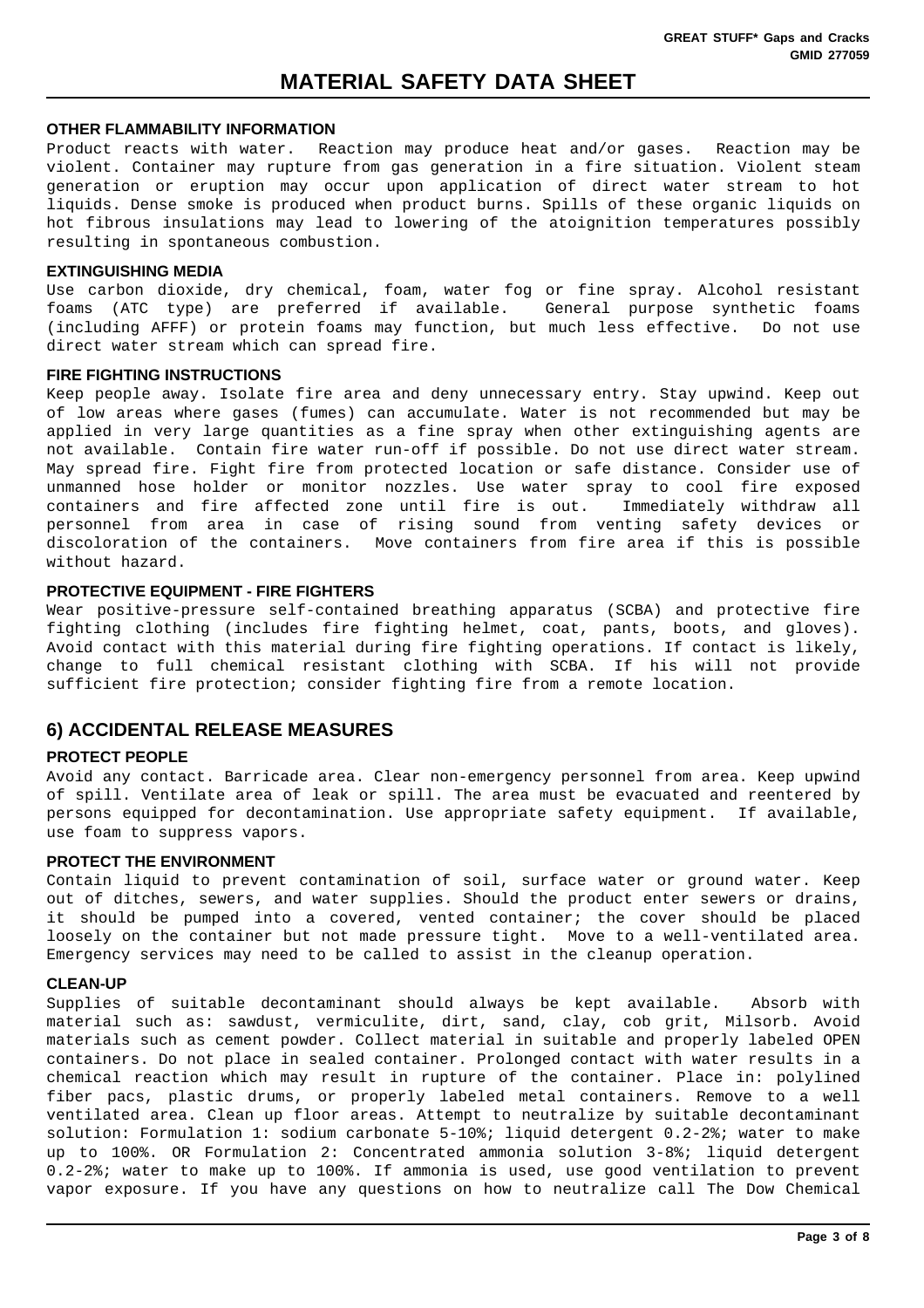Company.

# **7) HANDLING AND STORAGE**

## **HANDLING**

Avoid contact of this product with water at all times during handling and storage. Use only with adequate ventilation. Keep equipment clean. Use disposable containers and tools where possible. Do not eat, drink, or smoke in working area.

## **STORAGE**

Store in a dry place. The recommended storage temperature is between 32 - 90F (0-32C). Keep containers tightly closed when not in use. Protect containers from physical abuse. Avoid direct sunlight. DO NOT incinerate aerosol can.

# **8) EXPOSURE CONTROL/PERSONAL PROTECTION**

## **ENGINEERING CONTROLS**

Use only with adequate ventilation. Provide general and/or local exhaust ventilation to control airborne levels below the exposure guidelines. Exhaust systems should be designed to move the air away from the source of vapor/aerosol generation and the people working at this point. Odor is inadequate warning of excessive exposure.

## **EYE/FACE PROTECTION**

Use chemical goggles.

### **SKIN PROTECTION**

Use protective clothing impervious to this material. Selection of specific items such as faceshield, gloves, boots, apron, or full-body suit will depend on operation. Consideration of all chemicals involved, time and the dexterity needed to safely complete the job must be considered. Solvents can significantly change the permeation of a chemical through a barrier. Work with your safety equipment supplier to obtain the best Personal Protective Equipment for the job. Nitrile gloves are often found to be appropriate for work with MDI. Butyl rubber, PVC and neoprene are also often chosen.

Remove contaminated clothing immediately, wash skin area with soap and water (warm water if available) and launder clothing before reuse. Items which cannot be decontaminated, such as shoes, belts and watchbands, should be removed and destroyed.

## **RESPIRATORY PROTECTION**

Atmospheric levels should be maintained below the exposure guideline. When atmospheric levels may exceed the exposure guideline, use an approved air-purifying respirator equipped with an organic vapor sorbent and a particle filter. For situations where the atmospheric levels may exceed the level for which an air-purifying respirator is effective, use a positive-pressure air-supplying respirator (airline or self-contained breathing apparatus). For emergency response or for situations where the atmospheric level is unknown, use an approved positive-pressure self-contained breathing apparatus.

### **EXPOSURE GUIDELINES(S)**

Methylene bisphenyl isocyanate (MDI): ACGIH TLV is 0.005 ppm TWA and OSHA PEL is 0.02 ppm Ceiling. PELs are in accord with those recommended by OSHA, as in the 1989 revision of PELs.

Isobutane: ACGIH TLV and OSHA PEL are 800 ppm.

Propane: ACGIH TLV is 2500 ppm TWA and OSHA PEL is 1000 ppm.

Dimethyl ether: ACGIH TLV is 1000 ppm TWA.

# **9) PHYSICAL AND CHEMICAL PROPERTIES APPEARANCE/PHYSICAL STATE**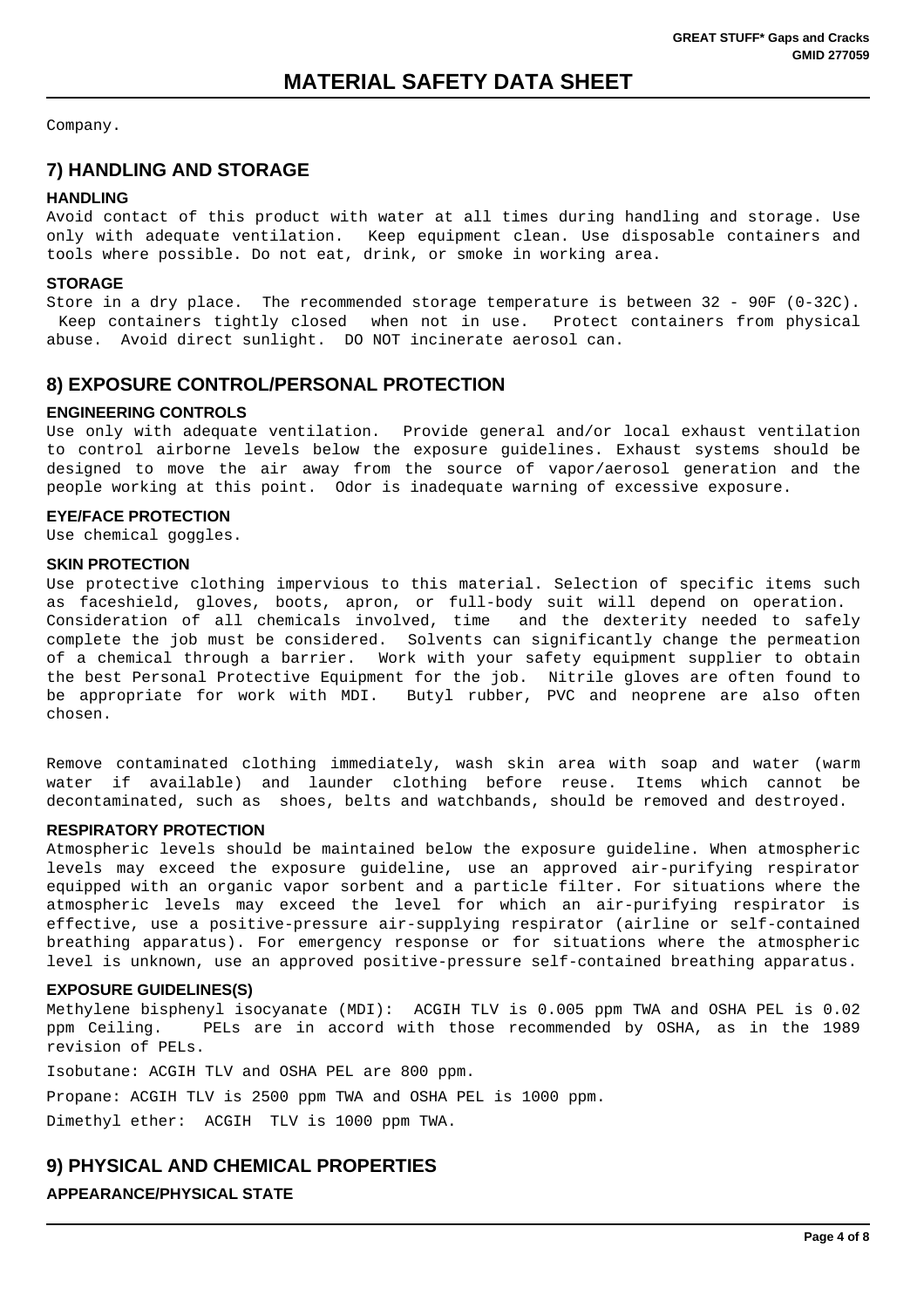### liquid

### **VAPOR PRESSURE**

4210 mm Hg at 21C/70F

## **SPECIFIC GRAVITY**

1.1

# **10) STABILITY AND REACTIVITY**

### **CHEMICAL STABILITY**

Stable under recommended storage conditions.

### **CONDITIONS TO AVOID**

Avoid temperatures above 120F, 49C. Avoid temperatures below 32F, 0C. Can react with itself at temperatures above 320F, 160C. Product can decompose at elevated temperatures. Generation of gas during decomposition can cause pressure in closed systems. Pressure build-up can be rapid. Avoid moisture. Material reacts slowly with water, releasing carbon dioxide, which can cause pressure buildup and rupture of closed containers. Elevated temperatures accelerate this reaction.

### **INCOMPATIBILITY WITH OTHER MATERIALS**

Avoid contact with acids, water, alcohols, amines, ammonia, bases, moist air, and strong oxidizers. Avoid contact with metals such as aluminum, brass, copper, galvanized metals, tin, zinc. Avoid contact with moist organic absorbents. Reaction with water will generate carbon dioxide and heat. Generation of gas can cause pressure buildup in closed systems. Avoid unintended contact with polyols. The reaction of polyols and isocyanates generate heat. Diisocyanates react with many materials and the rate of reaction increases with temperature as well as increased contact; these reactions can become violent. Contact is increased by stirring or if the other material mixes with the diisocyanate. Diisocyanates are not soluble in water and are denser than water and sink to the bottom, but react slowly at the interface. The reaction forms carbon dioxide gas and a layer of solid polyurea.

### **HAZARDOUS DECOMPOSITION PRODUCTS**

Hazardous decomposition products depend upon temperature, air supply and the presence of other materials. Gases are released during decomposition.

### **HAZARDOUS POLYMERIZATION**

Can occur. Polymerization can be catalyzed by: strong bases and water. Can react with itself at temperatures above 320F (160C).

# **11) TOXICOLOGICAL INFORMATION**

### **SKIN**

MDI: The LD50 for skin absorption in rabbits is > 2000 mg/kg.

# **INGESTION**

MDI: The oral LD50 for rats is > 10,000 mg/kg.

# **MUTAGENICITY**

MDI: Mutagenicity data on MDI are inconclusive. MDI was weakly positive in some in-vitro (test tube) studies;

other in-vitro studies were negative. A mutagenicity study in animals was negative.

Dimethyl ether: In vitro mutagenicity studies were positive. Animal mutagenicity studies were negative in some cases and positive in others.

# **12) ECOLOGICAL INFORMATION**

# **MOVEMENT & PARTITIONING**

Based on information for MDI and polymeric MDI. In the aquatic or terrestrial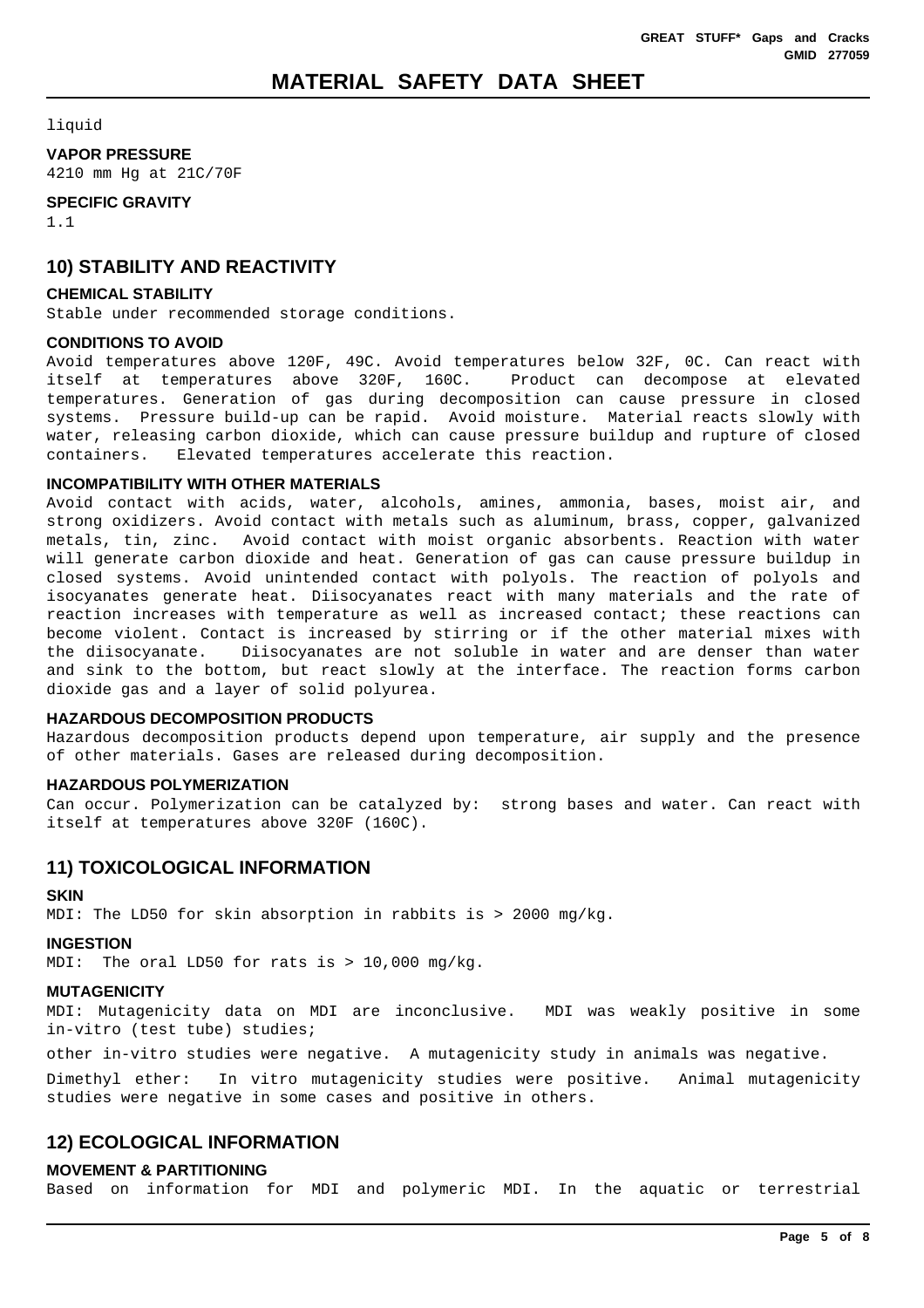environment, movement is expected to be limited by its reactivity with water forming predominantly insoluble polyureas.

#### **DEGRADATION & PERSISTENCE**

Based on information for MDI and polymeric MDI. In the aquatic and terrestrial environment, material reacts with water forming predominantly insoluble polyureas which appear to be stable. In the atmospheric environment, material is expected to have a short tropospheric half-life, based on calculations and by analogy with related diisocyanates.

#### **ECOTOXICITY**

Based on information for MDI and polymerc MDI. The measured ecotoxicity is that of the hydrolzed product, generally under conditions maximizing production of soluble species. Material is practically non-toxic to aquatic organisms on an acute basis (LC50/EC50 > 100 mg/L in most sensitive species). The LC50 in earthworm Eisenia foetida is > 1000 mg/kg.

# **13) DISPOSAL CONSIDERATIONS**

#### **DISPOSAL CONSIDERATIONS**

FOR UNUSED & UNCONTAMINATED PRODUCT, the preferred options include sending to a licensed, permitted: recycler, reclaimer, incinerator or other thermal destruction device.

As a service to its customers, Dow can provide names of information resource to help identify waste management companies and other facilities which recycle, reprocess or manage chemicals or plastics, and that manage used drums. Telephone Dow's Customer Information Center at 800-258-2436 or 989-832-1556 for further details.

#### **DISPOSAL**

DO NOT DUMP INTO ANY SEWERS, ON THE GROUND, OR INTO ANY BODY OF WATER. All disposal methods must be in compliance with all Federal, State/Provincial and local laws and regulations. Regulations may vary in different locations. Waste characterizations and compliance with applicable laws are the responsibility solely of the waste generator. THE DOW CHEMICAL COMPANY HAS NO CONTROL OVER THE MANAGEMENT PRACTICES OR MANUFACTURING PROCESSES OF PARTIES HANDLING OR USING THIS MATERIAL. THE INFORMATION PRESENTED HERE PERTAINS ONLY TO THE PRODUCT AS SHIPPED IN ITS INTENDED CONDITION AS DESCRIBED IN MSDS SECTION 2 (Composition/Information On Ingredients).

## **14) TRANSPORT INFORMATION**

### **US D.O.T.**

Consumer Commodity ORM-D

# **15) REGULATORY INFORMATION**

### **NOTICE**

The information herein is presented in good faith and believed to be accurate as of the effective date shown above. However, no warranty, expressed or implied is given. Regulatory requirements are subject to change and may differ from one location to another; it is the buyer's responsibility to ensure that its activities comply with federal, state or provincial, and local laws. The following specific information is made for the purpose of complying with numerous federal, state or provincial, and local laws and regulations. See other sections for health and safety information.

#### **REGULATORY INFORMATION**

U.S. REGULATIONS

----------------

SARA 313 INFORMATION: This product contains the following subject to the reporting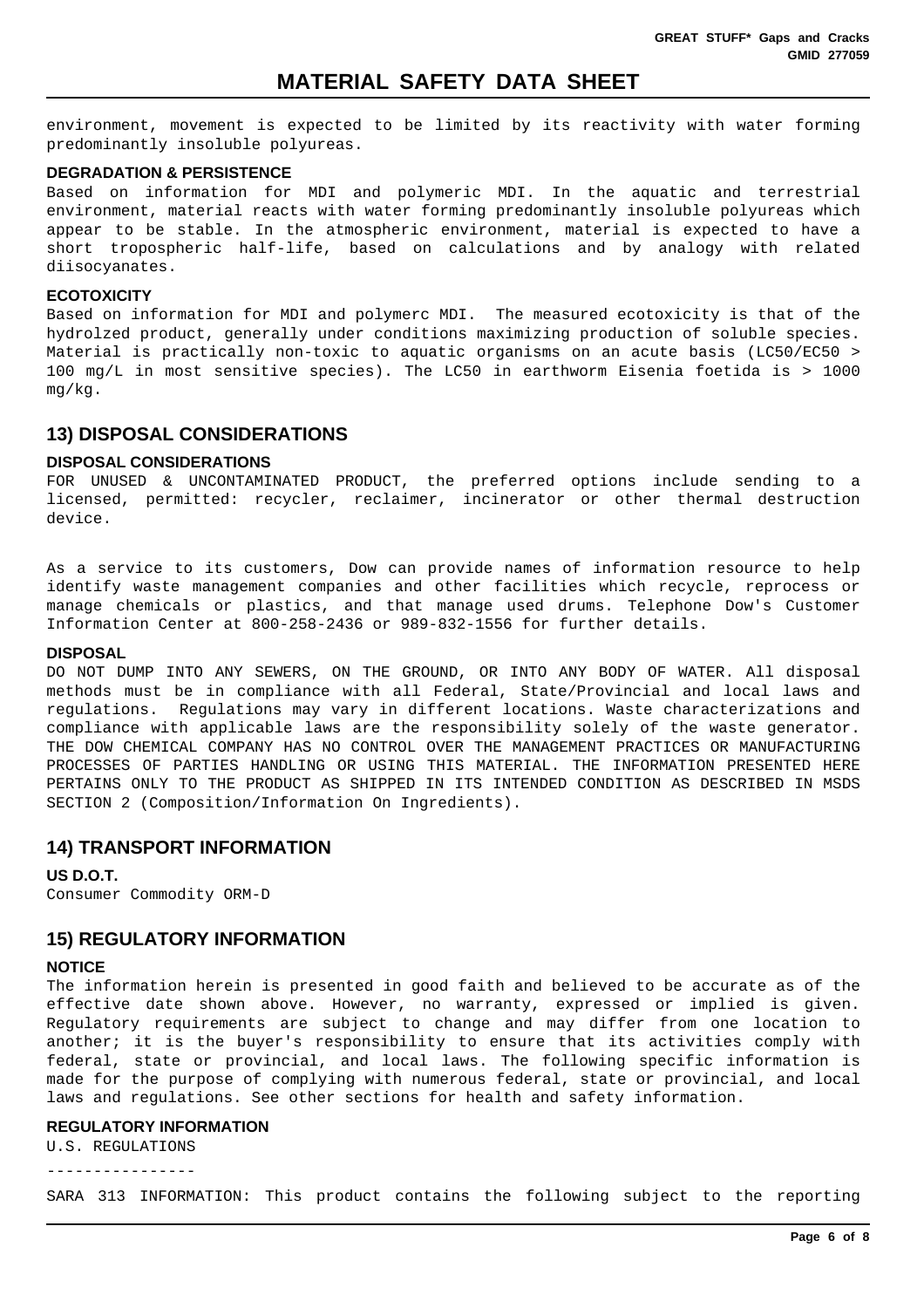requirements of Section 313 of Title III of the Superfund Amendments and Reauthorization Act of 1986 and 40 CFR Part 372: CHEMICAL NAME CAS NUMBER ---------------------------------------- ----------- Polymeric Diphenylmethane diisocyanate, CAS#9016-87-9 4,4'' Methylene bisphenol isocyanate, CAS# 101-68-8 SARA HAZARD CATEGORY: This product has been reviewed according to the EPA "Hazard Categories" promulgated under Sections 311 and 312 of the Superfund Amendment and Reauthorization Act of 1986 (SARA Title III) and is considered, under applicable definitions, to meet the following categories: PMDI/MDI: immediate and delayed health hazard Isobutane/propane: fire hazard TOXIC SUBSTANCES CONTROL ACT (TSCA): All ingredients are on the TSCA inventory or are not required to be listed on the TSCA inventory. OSHA HAZARD COMMUNICATION STANDARD: This product is a "Hazardous Chemical" as defined by the OSHA Hazard Communication Standard, 29 CFR 1910.1200. COMPREHENSIVE ENVIRONMENTAL RESPONSE COMPENSATION AND LIABILITY ACT (CERCLA,or SUPERFUND): This product contains the following substance(s) listed as "Hazardous Substances" under CERCLA which may require reporting of releases: Category: Chemical Name CAS# RQ -------------------------------- ----------- -- Methylene bisphenyl isocyanate 101-68-8 5000 lbs Isobutane 75-28-5 100 lbs Propane 74-98-6 100 lbs Dimethyl ether 115-10-6 100 lbs CALIFORNIA PROPOSITION 65 This product contains no listed substances known to the state of California to cause cancer, birth defects or other reproductive harm. PENNSYLVANIA STATE RIGHT TO KNOW HAZARDOUS SUBSTANCE: Methylene bisphenyl isocyanate 101-68-8 Isobutane 75-28-5 Propane 74-98-6

CANADIAN REGULATIONS

Dimethyl ether 115-10-6